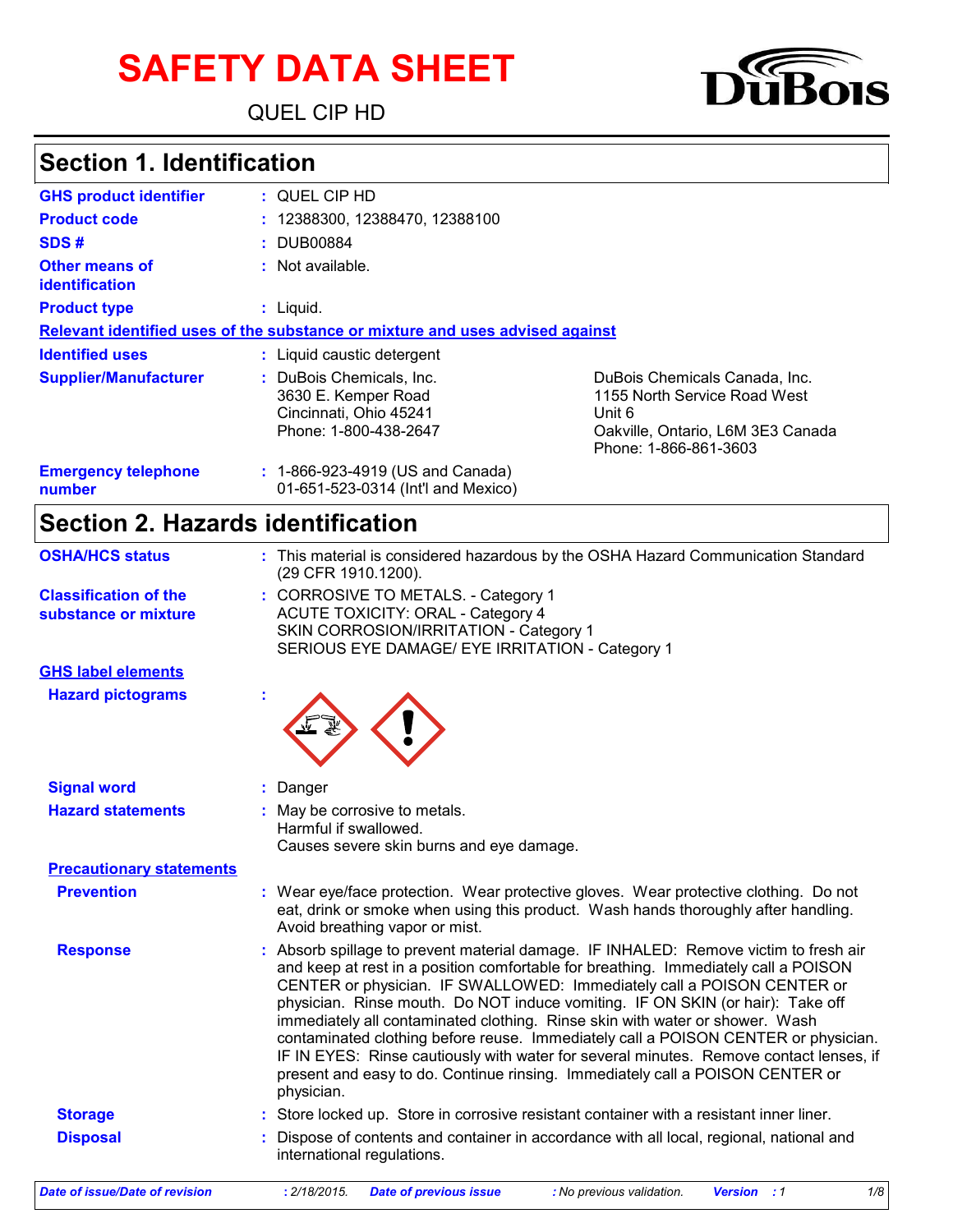## **Section 2. Hazards identification**

**Supplemental label elements**

**:** Not applicable

**Hazards not otherwise classified**

**:** None known.

### **Section 3. Composition/information on ingredients**

| <b>Ingredient name</b> | 70         | <b>CAS number</b> |
|------------------------|------------|-------------------|
| sodium hydroxide       | -50<br>140 | 1310-73-2         |

Any concentration shown as a range is to protect confidentiality or is due to batch variation.

**There are no additional ingredients present which, within the current knowledge of the supplier and in the concentrations applicable, are classified as hazardous to health or the environment and hence require reporting in this section.**

**Occupational exposure limits, if available, are listed in Section 8.**

### **Section 4. First aid measures**

| <b>Description of necessary first aid measures</b> |                                                                                                                                                                                                                                                                                                                                                                                                                                                                                                                                                                                                                                                                                                                                                                                                                                                                                                              |
|----------------------------------------------------|--------------------------------------------------------------------------------------------------------------------------------------------------------------------------------------------------------------------------------------------------------------------------------------------------------------------------------------------------------------------------------------------------------------------------------------------------------------------------------------------------------------------------------------------------------------------------------------------------------------------------------------------------------------------------------------------------------------------------------------------------------------------------------------------------------------------------------------------------------------------------------------------------------------|
| <b>Eye contact</b>                                 | : Get medical attention immediately. Call a poison center or physician. Immediately flush<br>eyes with plenty of water, occasionally lifting the upper and lower eyelids. Check for and<br>remove any contact lenses. Continue to rinse for at least 10 minutes. Chemical burns<br>must be treated promptly by a physician.                                                                                                                                                                                                                                                                                                                                                                                                                                                                                                                                                                                  |
| <b>Inhalation</b>                                  | : Get medical attention immediately. Call a poison center or physician. Remove victim to<br>fresh air and keep at rest in a position comfortable for breathing. If it is suspected that<br>fumes are still present, the rescuer should wear an appropriate mask or self-contained<br>breathing apparatus. If not breathing, if breathing is irregular or if respiratory arrest<br>occurs, provide artificial respiration or oxygen by trained personnel. It may be<br>dangerous to the person providing aid to give mouth-to-mouth resuscitation. If<br>unconscious, place in recovery position and get medical attention immediately. Maintain<br>an open airway. Loosen tight clothing such as a collar, tie, belt or waistband. In case of<br>inhalation of decomposition products in a fire, symptoms may be delayed. The exposed<br>person may need to be kept under medical surveillance for 48 hours. |
| <b>Skin contact</b>                                | : Get medical attention immediately. Call a poison center or physician. Flush<br>contaminated skin with plenty of water. Remove contaminated clothing and shoes.<br>Wash contaminated clothing thoroughly with water before removing it, or wear gloves.<br>Continue to rinse for at least 10 minutes. Chemical burns must be treated promptly by a<br>physician. Wash clothing before reuse. Clean shoes thoroughly before reuse.                                                                                                                                                                                                                                                                                                                                                                                                                                                                           |
| <b>Ingestion</b>                                   | : Get medical attention immediately. Call a poison center or physician. Wash out mouth<br>with water. Remove dentures if any. Remove victim to fresh air and keep at rest in a<br>position comfortable for breathing. If material has been swallowed and the exposed<br>person is conscious, give small quantities of water to drink. Stop if the exposed person<br>feels sick as vomiting may be dangerous. Do not induce vomiting unless directed to do<br>so by medical personnel. If vomiting occurs, the head should be kept low so that vomit<br>does not enter the lungs. Chemical burns must be treated promptly by a physician.<br>Never give anything by mouth to an unconscious person. If unconscious, place in<br>recovery position and get medical attention immediately. Maintain an open airway.<br>Loosen tight clothing such as a collar, tie, belt or waistband.                          |
|                                                    | <b>Most important symptoms/effects, acute and delayed</b>                                                                                                                                                                                                                                                                                                                                                                                                                                                                                                                                                                                                                                                                                                                                                                                                                                                    |
| <b>Potential acute health effects</b>              |                                                                                                                                                                                                                                                                                                                                                                                                                                                                                                                                                                                                                                                                                                                                                                                                                                                                                                              |
| <b>Eye contact</b>                                 | : Causes serious eye damage.                                                                                                                                                                                                                                                                                                                                                                                                                                                                                                                                                                                                                                                                                                                                                                                                                                                                                 |
| <b>Inhalation</b>                                  | : May give off gas, vapor or dust that is very irritating or corrosive to the respiratory<br>system. Exposure to decomposition products may cause a health hazard. Serious<br>effects may be delayed following exposure.                                                                                                                                                                                                                                                                                                                                                                                                                                                                                                                                                                                                                                                                                     |
| <b>Skin contact</b>                                | : Causes severe burns.                                                                                                                                                                                                                                                                                                                                                                                                                                                                                                                                                                                                                                                                                                                                                                                                                                                                                       |
| <b>Date of issue/Date of revision</b>              | : 2/18/2015.<br>2/8<br><b>Date of previous issue</b><br>Version : 1<br>: No previous validation.                                                                                                                                                                                                                                                                                                                                                                                                                                                                                                                                                                                                                                                                                                                                                                                                             |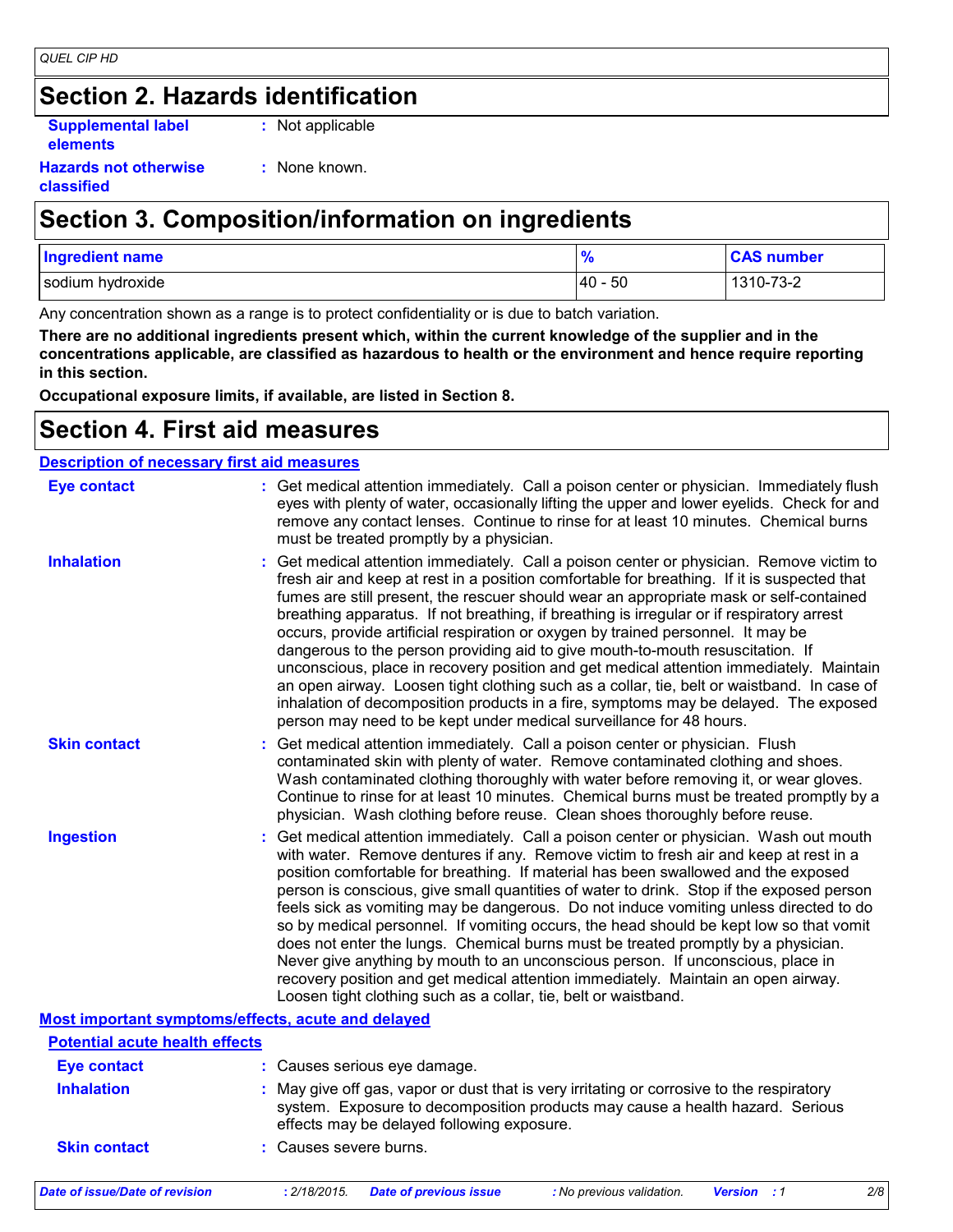### **Section 4. First aid measures**

**Ingestion :**

: Harmful if swallowed. Corrosive to the digestive tract. Causes burns. May cause burns to mouth, throat and stomach.

#### **Over-exposure signs/symptoms**

| <b>Eye contact</b>                         | : Adverse symptoms may include the following:<br>pain<br>watering<br>redness                                                                                             |
|--------------------------------------------|--------------------------------------------------------------------------------------------------------------------------------------------------------------------------|
| <b>Inhalation</b>                          | : No specific data.                                                                                                                                                      |
| <b>Skin contact</b>                        | : Adverse symptoms may include the following:<br>pain or irritation<br>redness<br>blistering may occur                                                                   |
| <b>Ingestion</b>                           | : Adverse symptoms may include the following:<br>stomach pains                                                                                                           |
|                                            | Indication of immediate medical attention and special treatment needed, if necessary                                                                                     |
| <b>Notes to physician</b>                  | : In case of inhalation of decomposition products in a fire, symptoms may be delayed.<br>The exposed person may need to be kept under medical surveillance for 48 hours. |
| <b>Specific treatments</b>                 | : No specific treatment.                                                                                                                                                 |
| See toxicological information (Section 11) |                                                                                                                                                                          |

### **Section 5. Fire-fighting measures**

| <b>Extinguishing media</b>                               |                                                                                                                                                                        |
|----------------------------------------------------------|------------------------------------------------------------------------------------------------------------------------------------------------------------------------|
| <b>Suitable extinguishing</b><br>media                   | : Use an extinguishing agent suitable for the surrounding fire.                                                                                                        |
| <b>Unsuitable extinguishing</b><br>media                 | : None known.                                                                                                                                                          |
| <b>Specific hazards arising</b><br>from the chemical     | : In a fire or if heated, a pressure increase will occur and the container may burst.                                                                                  |
| <b>Hazardous thermal</b><br>decomposition products       | Decomposition products may include the following materials:<br>carbon dioxide<br>carbon monoxide<br>nitrogen oxides<br>phosphorus oxides<br>metal oxide/oxides         |
| <b>Special protective</b><br>equipment for fire-fighters | Fire-fighters should wear appropriate protective equipment and self-contained breathing<br>apparatus (SCBA) with a full face-piece operated in positive pressure mode. |

### **Section 6. Accidental release measures**

| <b>Personal precautions</b>      | : No action shall be taken involving any personal risk or without suitable training.<br>Evacuate surrounding areas. Keep unnecessary and unprotected personnel from<br>entering. Do not touch or walk through spilled material. Do not breathe vapor or mist.<br>Provide adequate ventilation. Wear appropriate respirator when ventilation is<br>inadequate. Put on appropriate personal protective equipment. |
|----------------------------------|-----------------------------------------------------------------------------------------------------------------------------------------------------------------------------------------------------------------------------------------------------------------------------------------------------------------------------------------------------------------------------------------------------------------|
| <b>Environmental precautions</b> | Avoid dispersal of spilled material and runoff and contact with soil, waterways, drains<br>and sewers. Inform the relevant authorities if the product has caused environmental<br>pollution (sewers, waterways, soil or air).                                                                                                                                                                                   |
| <b>Methods for cleaning up</b>   |                                                                                                                                                                                                                                                                                                                                                                                                                 |
| <b>Small spill</b>               | : Stop leak if without risk. Move containers from spill area. Dilute with water and mop up<br>if water-soluble. Alternatively, or if water-insoluble, absorb with an inert dry material and<br>place in an appropriate waste disposal container. Absorb spillage to prevent material<br>damage. Dispose of via a licensed waste disposal contractor.                                                            |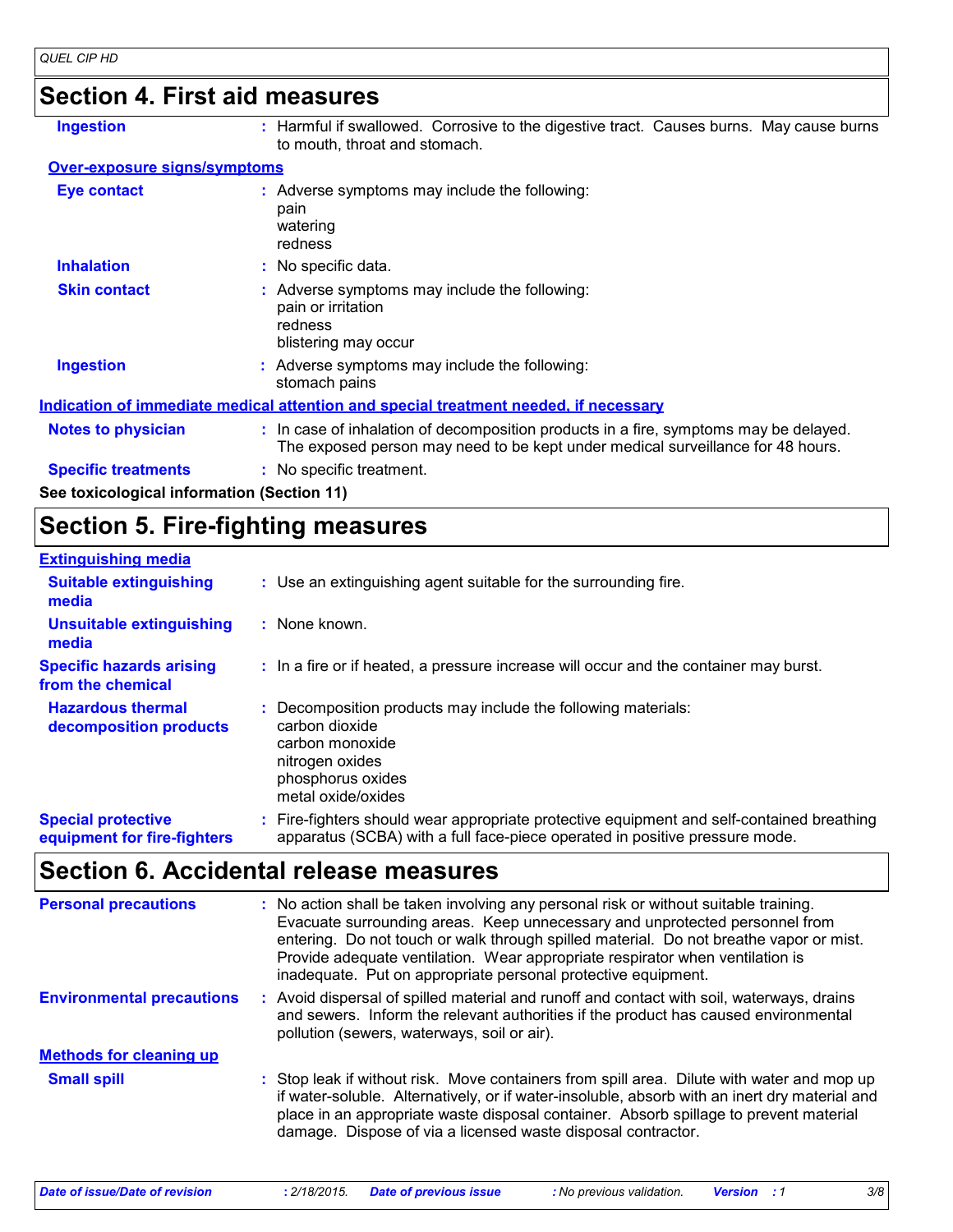### **Section 6. Accidental release measures**

**Large spill :**

: Stop leak if without risk. Move containers from spill area. Absorb spillage to prevent material damage. Approach release from upwind. Prevent entry into sewers, water courses, basements or confined areas. Wash spillages into an effluent treatment plant or proceed as follows. Contain and collect spillage with non-combustible, absorbent material e.g. sand, earth, vermiculite or diatomaceous earth and place in container for disposal according to local regulations (see Section 13). Dispose of via a licensed waste disposal contractor. Contaminated absorbent material may pose the same hazard as the spilled product. Note: see Section 1 for emergency contact information and Section 13 for waste disposal.

### **Section 7. Handling and storage**

**Handling** entries a metal on appropriate personal protective equipment (see Section 8). Do not get in eyes or and on skin or clothing. Do not breathe vapor or mist. Do not ingest. If during normal use the material presents a respiratory hazard, use only with adequate ventilation or wear appropriate respirator. Keep in the original container or an approved alternative made from a compatible material, kept tightly closed when not in use. Keep away from acids. Empty containers retain product residue and can be hazardous. Do not reuse container. Absorb spillage to prevent material damage.

**Storage** Store in accordance with local regulations. Store in original container protected from direct sunlight in a dry, cool and well-ventilated area, away from incompatible materials (see Section 10) and food and drink. Store in corrosive resistant container with a resistant inner liner. Store locked up. Separate from acids. Keep container tightly closed and sealed until ready for use. Containers that have been opened must be carefully resealed and kept upright to prevent leakage. Do not store in unlabeled containers. Use appropriate containment to avoid environmental contamination.

### **Section 8. Exposure controls/personal protection**

#### **Control parameters**

#### **Occupational exposure limits**

| <b>Ingredient name</b>      | CAS#                                                                                                                                                                                                                                                                                                                                                                                            | <b>ACGIH</b>                                                                                                                                                                                                                                   | <b>OSHA</b>                      | <b>Mexico</b>                 |  |
|-----------------------------|-------------------------------------------------------------------------------------------------------------------------------------------------------------------------------------------------------------------------------------------------------------------------------------------------------------------------------------------------------------------------------------------------|------------------------------------------------------------------------------------------------------------------------------------------------------------------------------------------------------------------------------------------------|----------------------------------|-------------------------------|--|
| sodium hydroxide            | 1310-73-2                                                                                                                                                                                                                                                                                                                                                                                       | C: $2 \text{ mg/m}^3$                                                                                                                                                                                                                          | TWA: $2 \text{ mg/m}^3$ 8 hours. | LMPE-Pico: $2 \text{ mg/m}^3$ |  |
| <b>Engineering measures</b> |                                                                                                                                                                                                                                                                                                                                                                                                 | If user operations generate dust, fumes, gas, vapor or mist, use process enclosures,<br>local exhaust ventilation or other engineering controls to keep worker exposure to<br>airborne contaminants below any recommended or statutory limits. |                                  |                               |  |
| <b>Hygiene measures</b>     | Wash hands, forearms and face thoroughly after handling chemical products, before<br>eating, smoking and using the lavatory and at the end of the working period.<br>Appropriate techniques should be used to remove potentially contaminated clothing.<br>Wash contaminated clothing before reusing. Ensure that eyewash stations and safety<br>showers are close to the workstation location. |                                                                                                                                                                                                                                                |                                  |                               |  |
| <b>Personal protection</b>  |                                                                                                                                                                                                                                                                                                                                                                                                 |                                                                                                                                                                                                                                                |                                  |                               |  |
| <b>Respiratory</b>          | : If a risk assessment indicates this is necessary, use a properly fitted, air-purifying or<br>airfed respirator complying with an approved standard. Respirator selection must be<br>based on known or anticipated exposure levels, the hazards of the product and the safe<br>working limits of the selected respirator.                                                                      |                                                                                                                                                                                                                                                |                                  |                               |  |
| <b>Hands</b>                |                                                                                                                                                                                                                                                                                                                                                                                                 | : Chemical-resistant, impervious gloves complying with an approved standard should be<br>worn at all times when handling chemical products if a risk assessment indicates this is<br>necessary.                                                |                                  |                               |  |
| <b>Eyes</b>                 |                                                                                                                                                                                                                                                                                                                                                                                                 | : Safety eyewear complying with an approved standard should be used when a risk<br>assessment indicates this is necessary to avoid exposure to liquid splashes, mists,<br>gases or dusts. Recommended: splash goggles                          |                                  |                               |  |
| <b>Skin</b>                 |                                                                                                                                                                                                                                                                                                                                                                                                 | Personal protective equipment for the body should be selected based on the task being<br>performed and the risks involved and should be approved by a specialist before<br>handling this product.                                              |                                  |                               |  |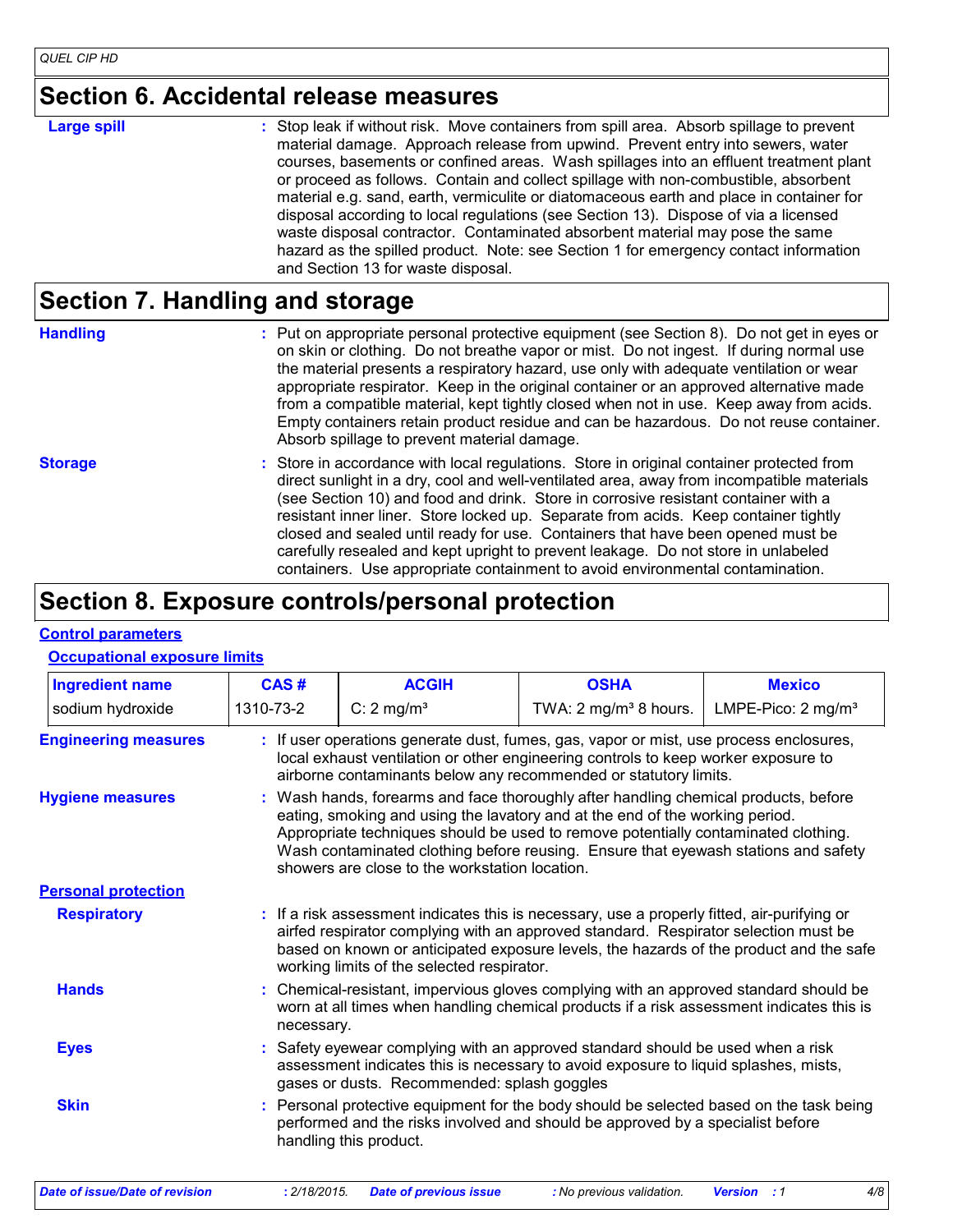### **Section 8. Exposure controls/personal protection**

**Environmental exposure controls**

**:** Emissions from ventilation or work process equipment should be checked to ensure they comply with the requirements of environmental protection legislation. In some cases, fume scrubbers, filters or engineering modifications to the process equipment will be necessary to reduce emissions to acceptable levels.

**Personal protective equipment (Pictograms)**



## **Section 9. Physical and chemical properties**

#### **Physical state Melting point Vapor pressure Relative density Vapor density Solubility** Liquid. **: :** Not available. 1.5 **: :** Not available. **:** Not available. Easily soluble in the following materials: cold water and hot water. **: Odor** : Characteristic. **pH Color** : Colorless. **Evaporation rate Auto-ignition temperature Flash point :** Not available. Closed cup: Not applicable. [Product does not sustain combustion.] **: :** Not available. >14 **: Viscosity Constitution Constitution Constitution Constitution Constitution Constitution Constitution Constitution Constitution Constitution Constitution Constitution Constitution Constitution Constitution Constitution C Odor threshold Partition coefficient: noctanol/water** : Not available. : Not available. **Appearance Boiling point :** Not available. **Flammability (solid, gas) :** Not available. **Lower and upper explosive (flammable) limits :** Not available. **Burning rate :** Not applicable. **Burning time :** Not applicable. **Decomposition temperature :** Not available. **Solubility in water :** Not available. **Elemental Phosphorus :** 0.23 % **VOC content :** Not available.

### **Section 10. Stability and reactivity**

| <b>Reactivity</b>                                   | No specific test data related to reactivity available for this product or its ingredients.                    |  |  |
|-----------------------------------------------------|---------------------------------------------------------------------------------------------------------------|--|--|
| <b>Chemical stability</b>                           | : The product is stable.                                                                                      |  |  |
| <b>Possibility of hazardous</b><br><b>reactions</b> | : Under normal conditions of storage and use, hazardous reactions will not occur.                             |  |  |
| <b>Conditions to avoid</b>                          | No specific data.                                                                                             |  |  |
| <b>Incompatible materials</b>                       | Extremely reactive or incompatible with the following materials: oxidizing materials and<br>acids.<br>Ammonia |  |  |
| Date of issue/Date of revision                      | 5/8<br>: 2/18/2015.<br><b>Date of previous issue</b><br>: No previous validation.<br><b>Version</b> : 1       |  |  |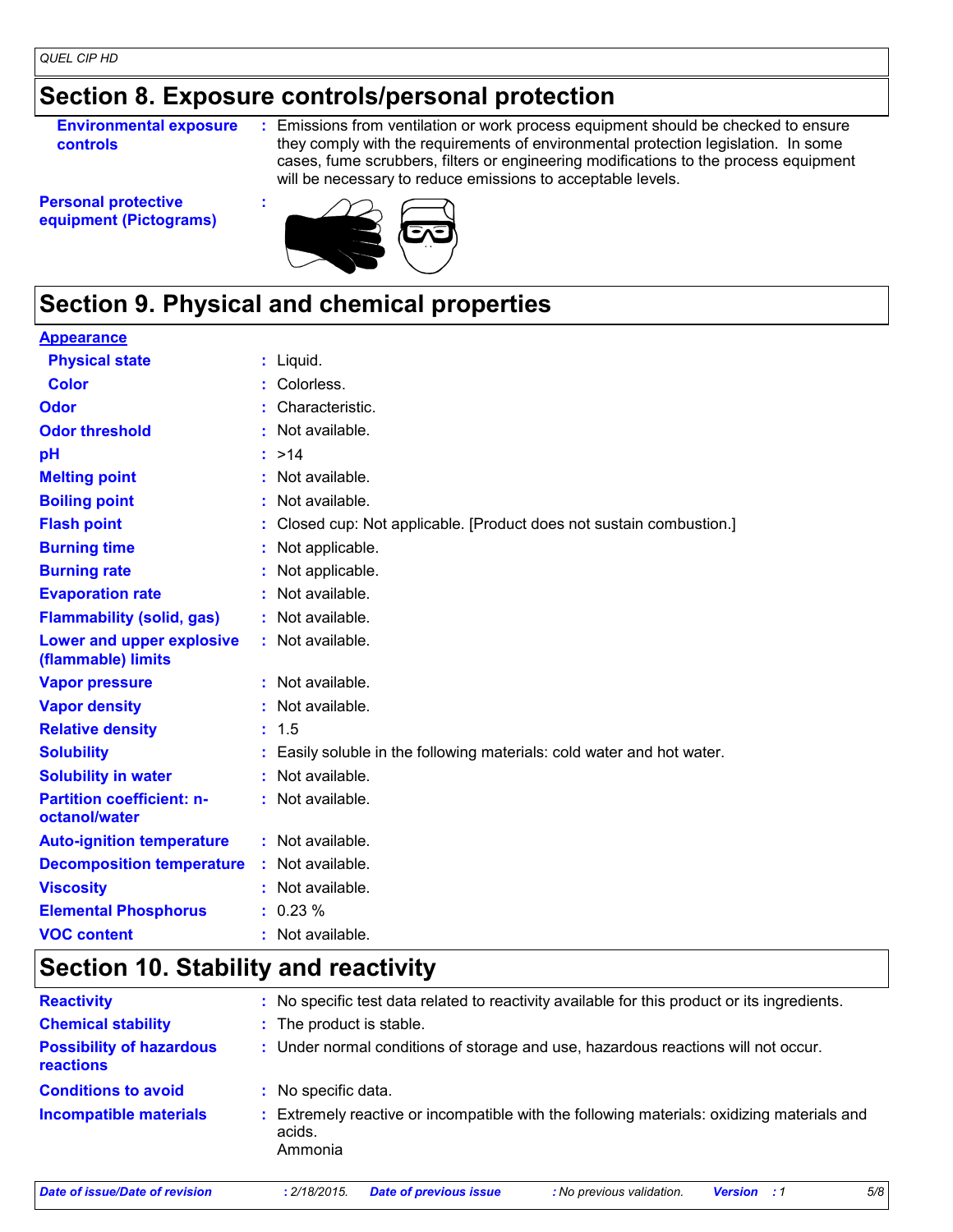## **Section 10. Stability and reactivity**

| <b>Hazardous decomposition</b> | Under normal conditions of storage and use, hazardous decomposition products should                                                                                                                                                                                                                                                                                                                                                                                                                                                                                                                                         |  |  |
|--------------------------------|-----------------------------------------------------------------------------------------------------------------------------------------------------------------------------------------------------------------------------------------------------------------------------------------------------------------------------------------------------------------------------------------------------------------------------------------------------------------------------------------------------------------------------------------------------------------------------------------------------------------------------|--|--|
| products                       | not be produced.                                                                                                                                                                                                                                                                                                                                                                                                                                                                                                                                                                                                            |  |  |
| <b>Storage</b>                 | : Store in accordance with local regulations. Store in original container protected from<br>direct sunlight in a dry, cool and well-ventilated area, away from incompatible materials<br>(see Section 10) and food and drink. Store in corrosive resistant container with a<br>resistant inner liner. Store locked up. Separate from acids. Keep container tightly<br>closed and sealed until ready for use. Containers that have been opened must be<br>carefully resealed and kept upright to prevent leakage. Do not store in unlabeled<br>containers. Use appropriate containment to avoid environmental contamination. |  |  |

## **Section 11. Toxicological information**

| <b>Information on toxicological effects</b>                        |                                                                                                                                                                                                                        |  |  |
|--------------------------------------------------------------------|------------------------------------------------------------------------------------------------------------------------------------------------------------------------------------------------------------------------|--|--|
| <b>Information on the likely</b>                                   |                                                                                                                                                                                                                        |  |  |
| routes of exposure                                                 | Dermal contact. Eye contact. Inhalation.                                                                                                                                                                               |  |  |
| <b>Potential acute health effects</b>                              |                                                                                                                                                                                                                        |  |  |
| <b>Eye contact</b>                                                 | : Causes serious eye damage.                                                                                                                                                                                           |  |  |
| <b>Inhalation</b>                                                  | May give off gas, vapor or dust that is very irritating or corrosive to the respiratory<br>system. Exposure to decomposition products may cause a health hazard. Serious<br>effects may be delayed following exposure. |  |  |
| <b>Skin contact</b>                                                | : Causes severe burns.                                                                                                                                                                                                 |  |  |
| <b>Ingestion</b>                                                   | : Harmful if swallowed. Corrosive to the digestive tract. Causes burns. May cause burns<br>to mouth, throat and stomach.                                                                                               |  |  |
|                                                                    | <b>Symptoms related to the physical, chemical and toxicological characteristics</b>                                                                                                                                    |  |  |
| <b>Eye contact</b>                                                 | : Adverse symptoms may include the following:<br>pain<br>watering<br>redness                                                                                                                                           |  |  |
| <b>Inhalation</b>                                                  | : No specific data.                                                                                                                                                                                                    |  |  |
| <b>Skin contact</b>                                                | : Adverse symptoms may include the following:<br>pain or irritation<br>redness<br>blistering may occur                                                                                                                 |  |  |
| <b>Ingestion</b>                                                   | Adverse symptoms may include the following:<br>stomach pains                                                                                                                                                           |  |  |
|                                                                    | Delayed and immediate effects and also chronic effects from short and long term exposure                                                                                                                               |  |  |
| <b>Short term exposure</b>                                         |                                                                                                                                                                                                                        |  |  |
| <b>Potential immediate</b><br>effects                              | : Not available.                                                                                                                                                                                                       |  |  |
| <b>Potential delayed effects</b>                                   | : Not available.                                                                                                                                                                                                       |  |  |
| <b>Long term exposure</b><br><b>Potential immediate</b><br>effects | : Not available.                                                                                                                                                                                                       |  |  |
| <b>Potential delayed effects</b>                                   | : Not available.                                                                                                                                                                                                       |  |  |
| <b>Potential chronic health effects</b>                            |                                                                                                                                                                                                                        |  |  |
| Not available.                                                     |                                                                                                                                                                                                                        |  |  |
| <b>General</b>                                                     | No known significant effects or critical hazards.                                                                                                                                                                      |  |  |
| <b>Carcinogenicity</b>                                             | No known significant effects or critical hazards.                                                                                                                                                                      |  |  |
| <b>Mutagenicity</b>                                                | No known significant effects or critical hazards.                                                                                                                                                                      |  |  |
| <b>Teratogenicity</b>                                              | No known significant effects or critical hazards.                                                                                                                                                                      |  |  |
| <b>Developmental effects</b>                                       | No known significant effects or critical hazards.                                                                                                                                                                      |  |  |
| <b>Date of issue/Date of revision</b>                              | : 2/18/2015.<br>6/8<br><b>Date of previous issue</b><br>: No previous validation.<br><b>Version</b> : 1                                                                                                                |  |  |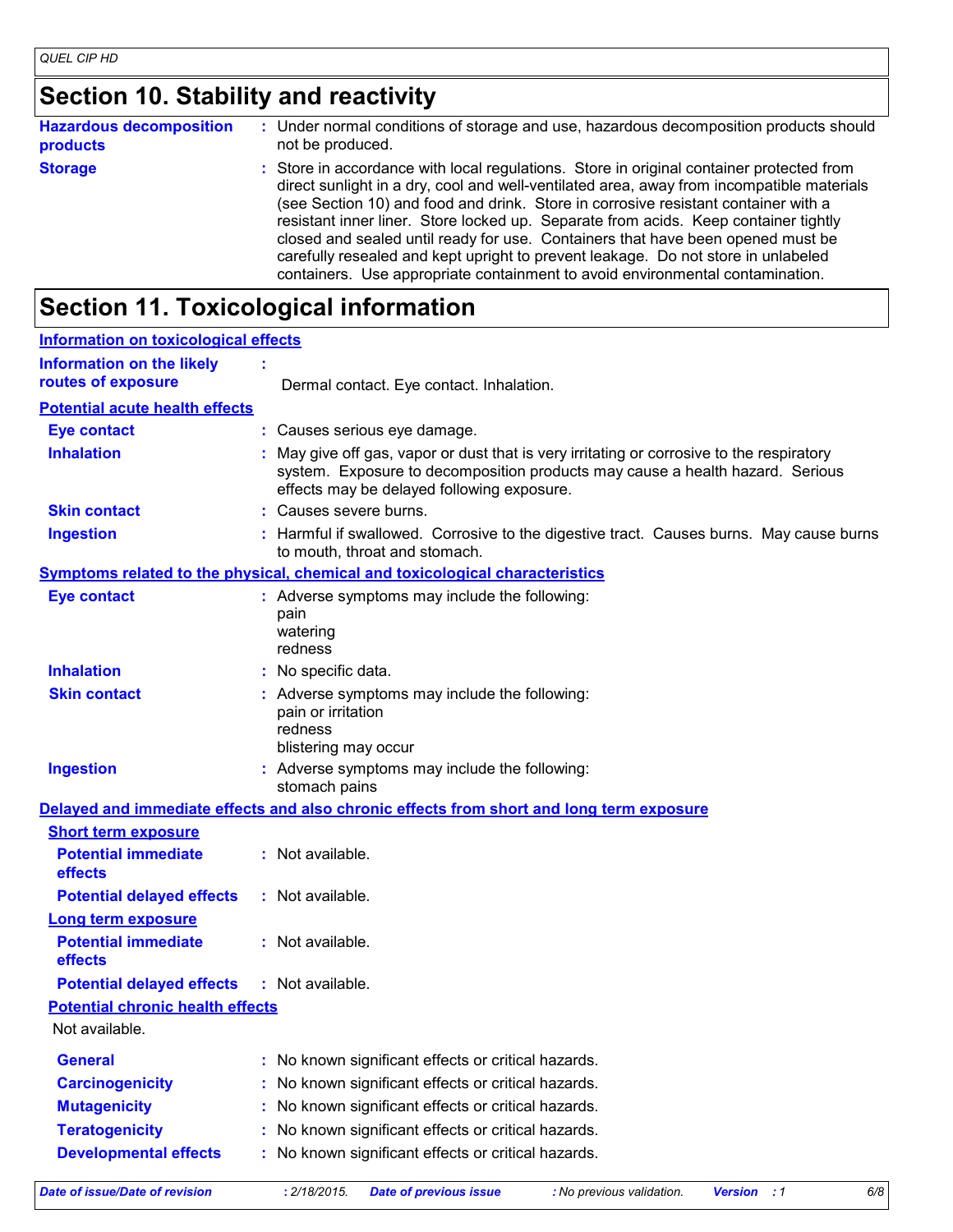### **Section 11. Toxicological information**

**Fertility effects :** No known significant effects or critical hazards.

#### **Numerical measures of toxicity**

#### **Acute toxicity estimates**

| <b>Route</b> | <b>ATE value</b> |
|--------------|------------------|
| Oral         | 1111.1 mg/kg     |
| Dermal       | 2444.4 mg/kg     |

### **Section 12. Ecological information**

|  |  | <b>Ecotoxicity</b> |
|--|--|--------------------|
|  |  |                    |
|  |  |                    |

**Ecotoxicity :** Not available.

**Aquatic ecotoxicity**

Not available.

### **Section 13. Disposal considerations**

```
Waste disposal :
```
The generation of waste should be avoided or minimized wherever possible. Empty containers or liners may retain some product residues. This material and its container must be disposed of in a safe way. Dispose of surplus and non-recyclable products via a licensed waste disposal contractor. Disposal of this product, solutions and any byproducts should at all times comply with the requirements of environmental protection and waste disposal legislation and any regional local authority requirements. Avoid dispersal of spilled material and runoff and contact with soil, waterways, drains and sewers.

#### **RCRA classification :** D002 [corrosive]

**Disposal should be in accordance with applicable regional, national and local laws and regulations.**

**Refer to Section 7: HANDLING AND STORAGE and Section 8: EXPOSURE CONTROLS/PERSONAL PROTECTION for additional handling information and protection of employees.**

### **Section 14. Transport information**

**IATA/IMDG/DOT/TDG: Please refer to the Bill of Lading/receiving documents for up to date shipping information.**

### **Section 15. Regulatory information**

| <b>U.S. Federal regulations</b>                                                   | : TSCA 12(b) one-time export: No products were found.                                                   |  |  |  |
|-----------------------------------------------------------------------------------|---------------------------------------------------------------------------------------------------------|--|--|--|
|                                                                                   | TSCA 12(b) annual export notification: No products were found.                                          |  |  |  |
|                                                                                   | United States inventory (TSCA 8b): All components are listed or exempted.                               |  |  |  |
|                                                                                   | Clean Water Act (CWA) 311: sodium hydroxide                                                             |  |  |  |
|                                                                                   | CERCLA: Hazardous substances.: sodium hydroxide: 1000 lbs. (454 kg);                                    |  |  |  |
| <b>EPA Registration Number</b>                                                    | : Not available.                                                                                        |  |  |  |
| <b>Clean Air Act Section 112</b><br>(b) Hazardous Air<br><b>Pollutants (HAPS)</b> | : Not listed                                                                                            |  |  |  |
| <b>SARA 302/304</b>                                                               |                                                                                                         |  |  |  |
| <b>Composition/information on ingredients</b>                                     |                                                                                                         |  |  |  |
| No products were found.                                                           |                                                                                                         |  |  |  |
| <b>SARA 304 RQ</b>                                                                | : Not applicable.                                                                                       |  |  |  |
| <b>SARA 311/312</b>                                                               |                                                                                                         |  |  |  |
| <b>Classification</b>                                                             | : Immediate (acute) health hazard                                                                       |  |  |  |
| <b>State regulations</b>                                                          |                                                                                                         |  |  |  |
| <b>Massachusetts</b>                                                              | : The following components are listed: SODIUM HYDROXIDE                                                 |  |  |  |
| <b>New York</b>                                                                   | : The following components are listed: Sodium hydroxide                                                 |  |  |  |
| Date of issue/Date of revision                                                    | : 2/18/2015.<br>7/8<br><b>Date of previous issue</b><br>: No previous validation.<br><b>Version</b> : 1 |  |  |  |